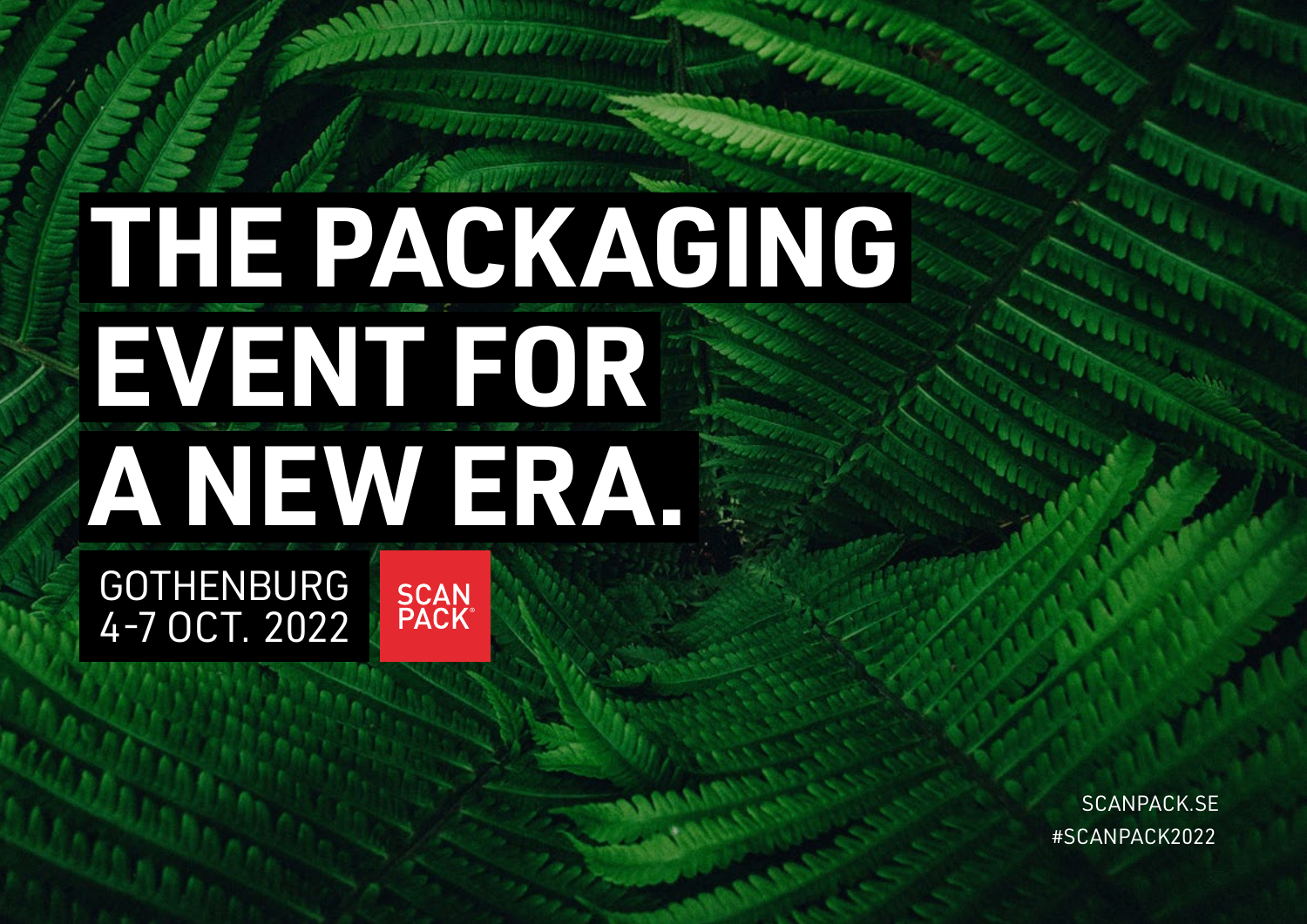# **TO NEW SCANPACK**



**WELCOME** Industry's meeting place for packaging<br>innovation, inspiration and business. innovation, inspiration and business. Take part in a 4-day live experience. Make contacts, get the latest news and ideas for circular solutions.

> Scanpack is northern Europe's leading packaging fair with just over 450 exhibitors, and around 17,000 participants from 55 countries. Scanpack brings together leading brands, wholesalers, retailers and suppliers of the latest innovations in packaging design, materials, technology, equipment, production methods and logistics solutions.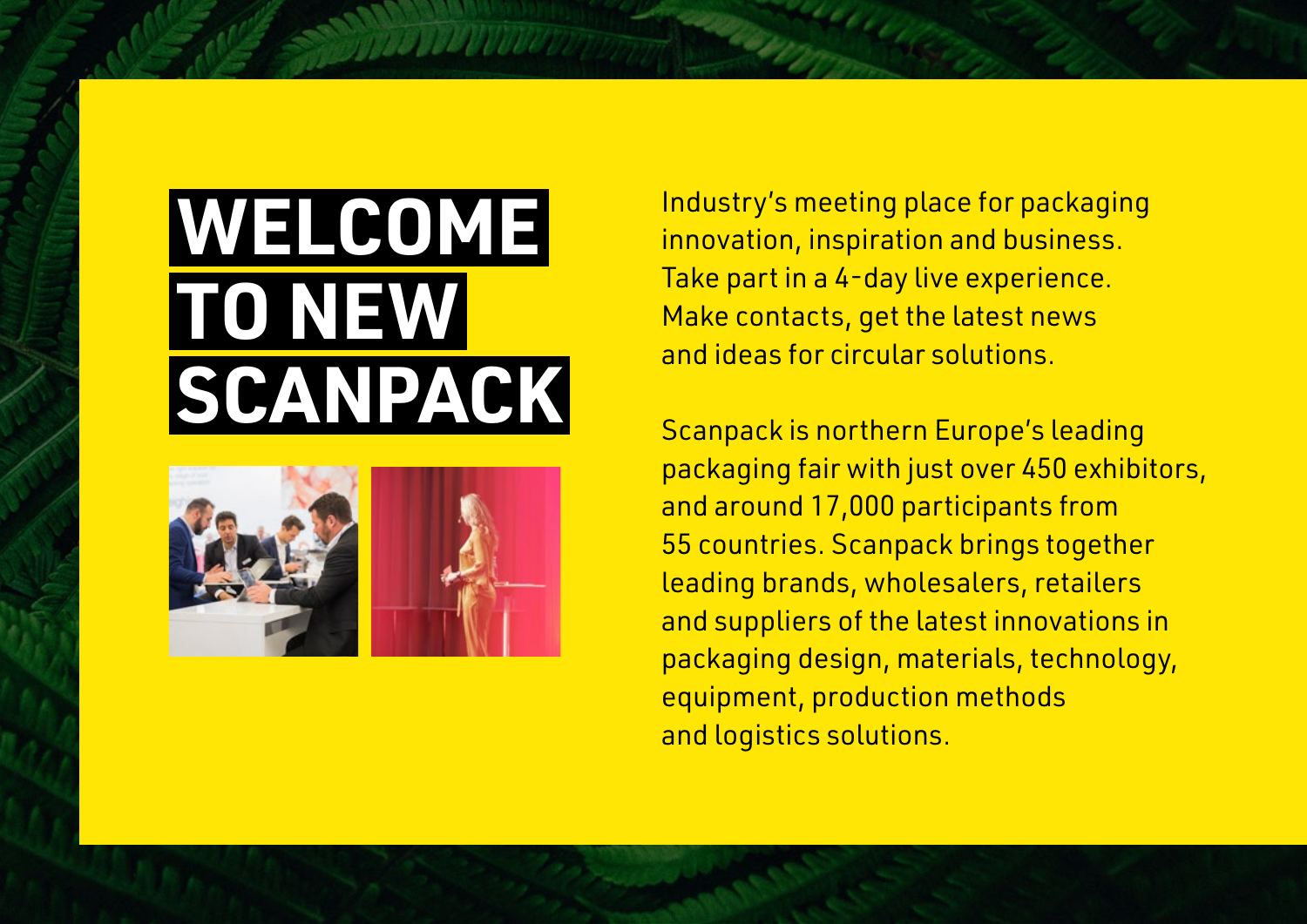### **AROUND THESE TOPICS SCANPACK IS BUILT**

**TOTAL LITTLE** 

Themes and topics for Scanpack 2022 will reflect the rapid advances in technologies currently being implemented in the form of new materials, AI, IoT and robots.



**SUSTAINABILITY AND CIRCULAR ECONOMY**



**DIGITIZATION AND TECHNOLOGY**



**NEW MATERIALS AND SMART PACKAGING**



**TRENDS AND MARKETING**



**INNOVATION AND R&D**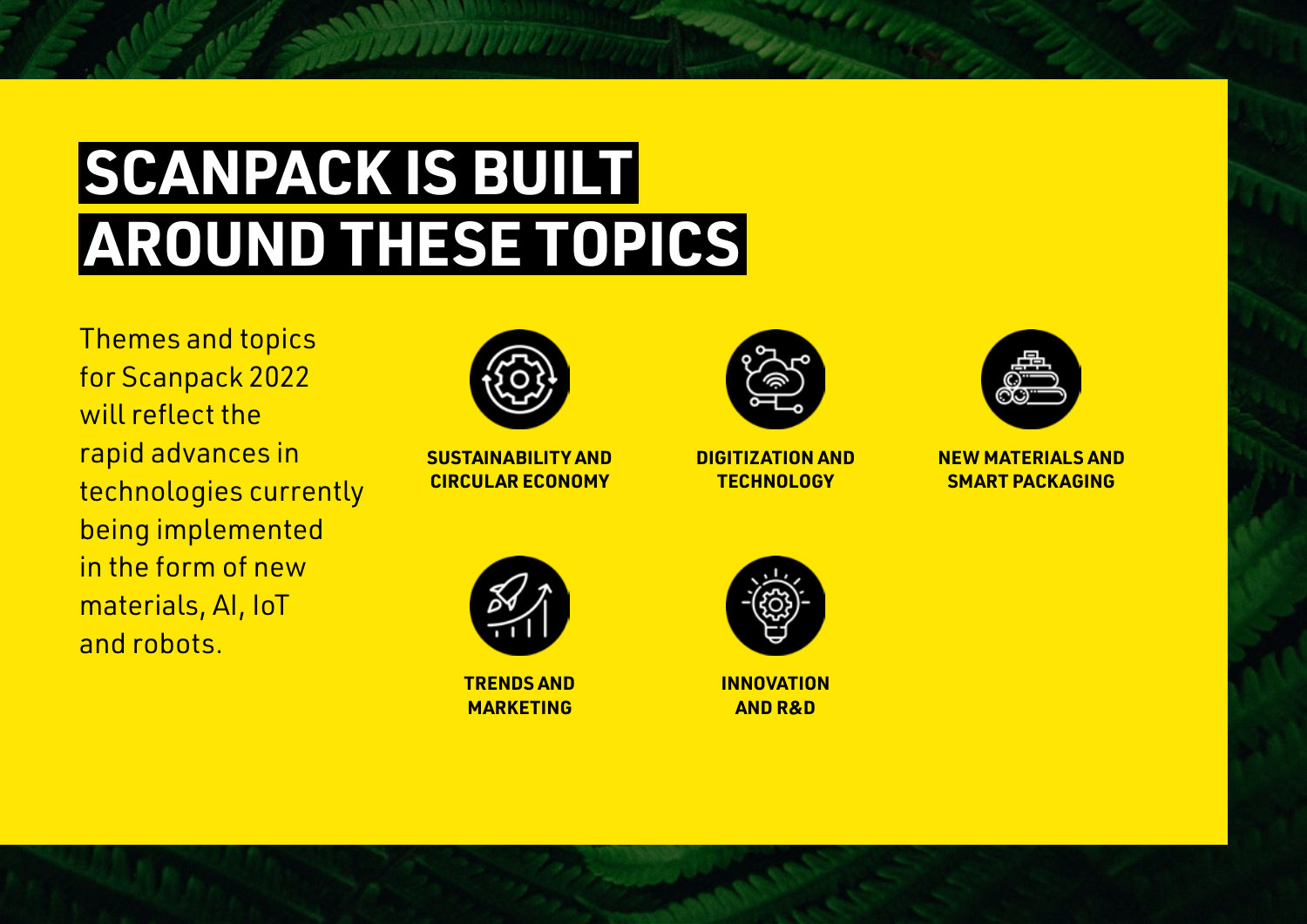#### **SCANPACK EXHIBITION**

### **BE SEEN. SEE AND**



As before, at the heart of Scanpack is the exhibition and trade fair, a meeting place for sellers, buyers and industry at large. With even sharper content, a visit to Scanpack will be an absolute must for the entire packaging community.

SCAN<br>PACK

[BOOK YOUR STAND HERE!](https://en.scanpack.se/for-exhibitors/book-a-stand/)

- // Business
- // Inspiration
- // Solutions
- // Networking
- // Seminars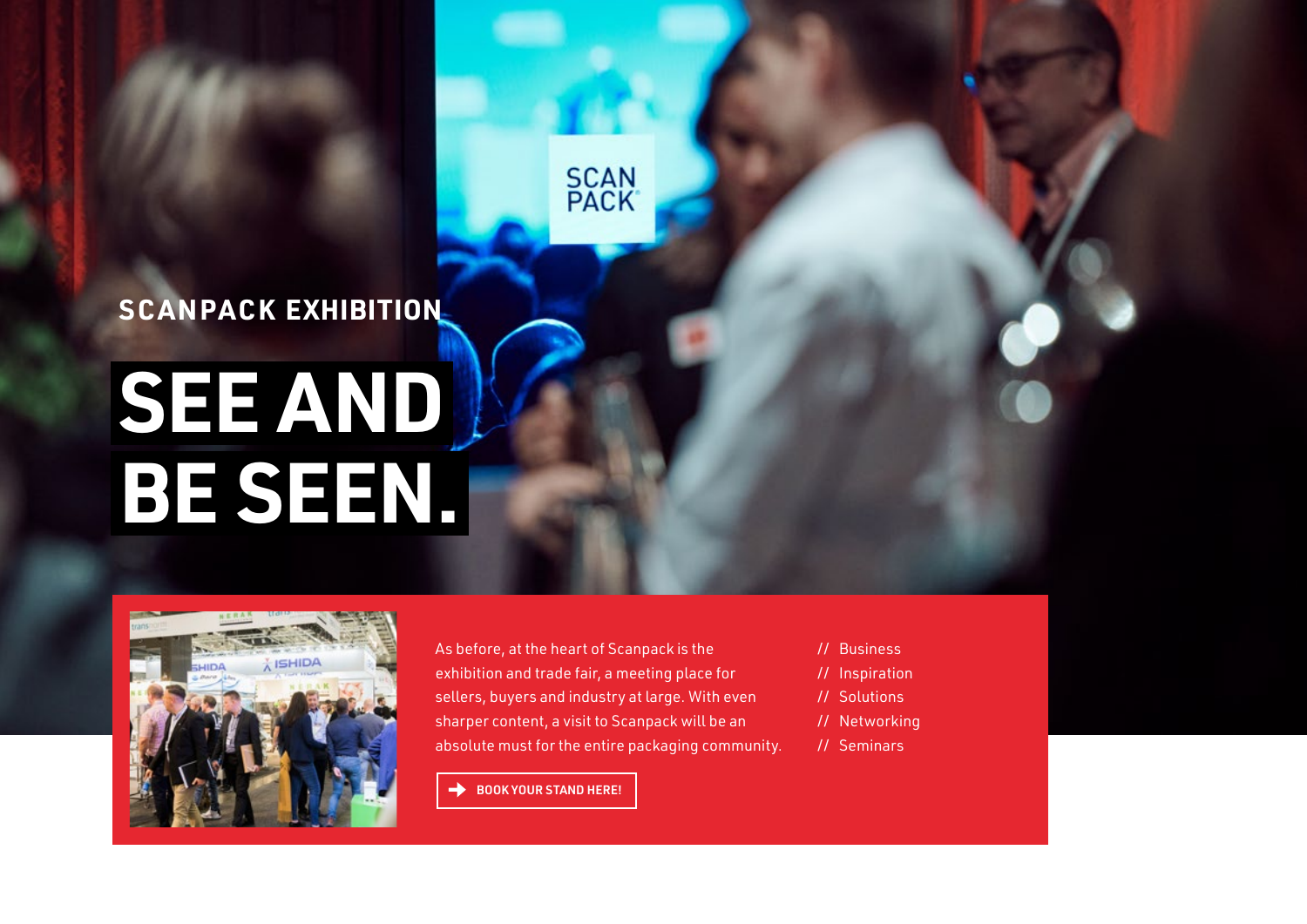#### **SCANPACK SUMMIT**

## **A NEW ERA IN PACKAGING. NAVIGATE**



Packaging's path forward to the right strategy and renewal is through dialogue. To give these questions a proper airing, the Scanpack Summit will serve as the forum to bring researchers and politicians together with the packaging community's decision makers and its customers.Scanpack Summit is a one-day conference that is arranged during Scanpack.

- // Future outlook
- // Strategies
- // Business models
- // Keynotes
- // Decision makers
- // Networking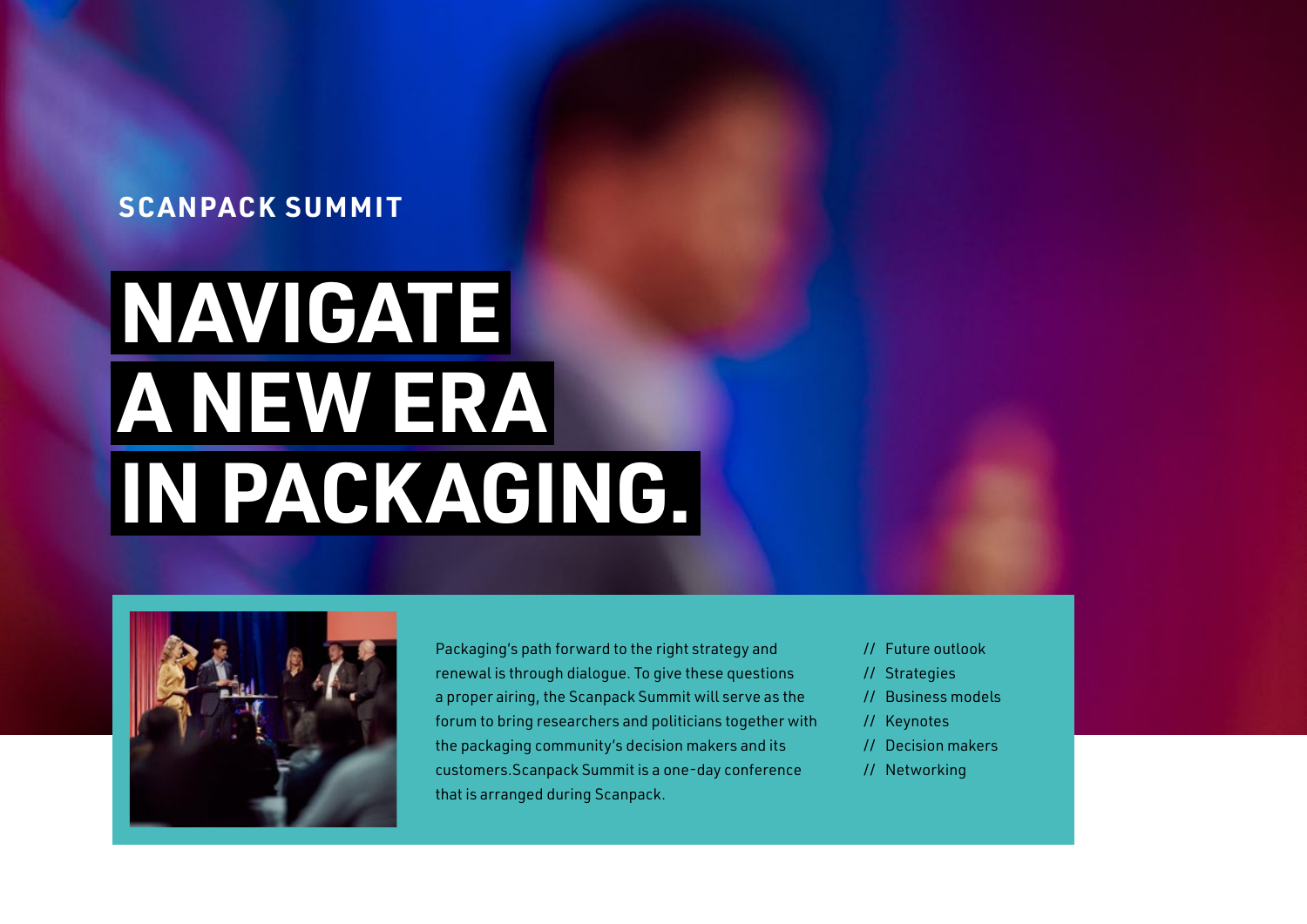## **ALL CREATORS. CALLING SCANPACK PIONEER**



Scanpack Pioneers is the forum for business development, innovations, new opportunities and matchmaking. It will give the packaging community the opportunity to show its ability to innovate, and its visions for the future – and to meet partners, start-ups, investors, decision-makers, entrepreneurs and customers.

[READ MORE ABOUT SCANPACK PIONEERS](https://en.scanpack.se)

#### // Innovations

- // Research & development
- // Start-ups
- // New technologies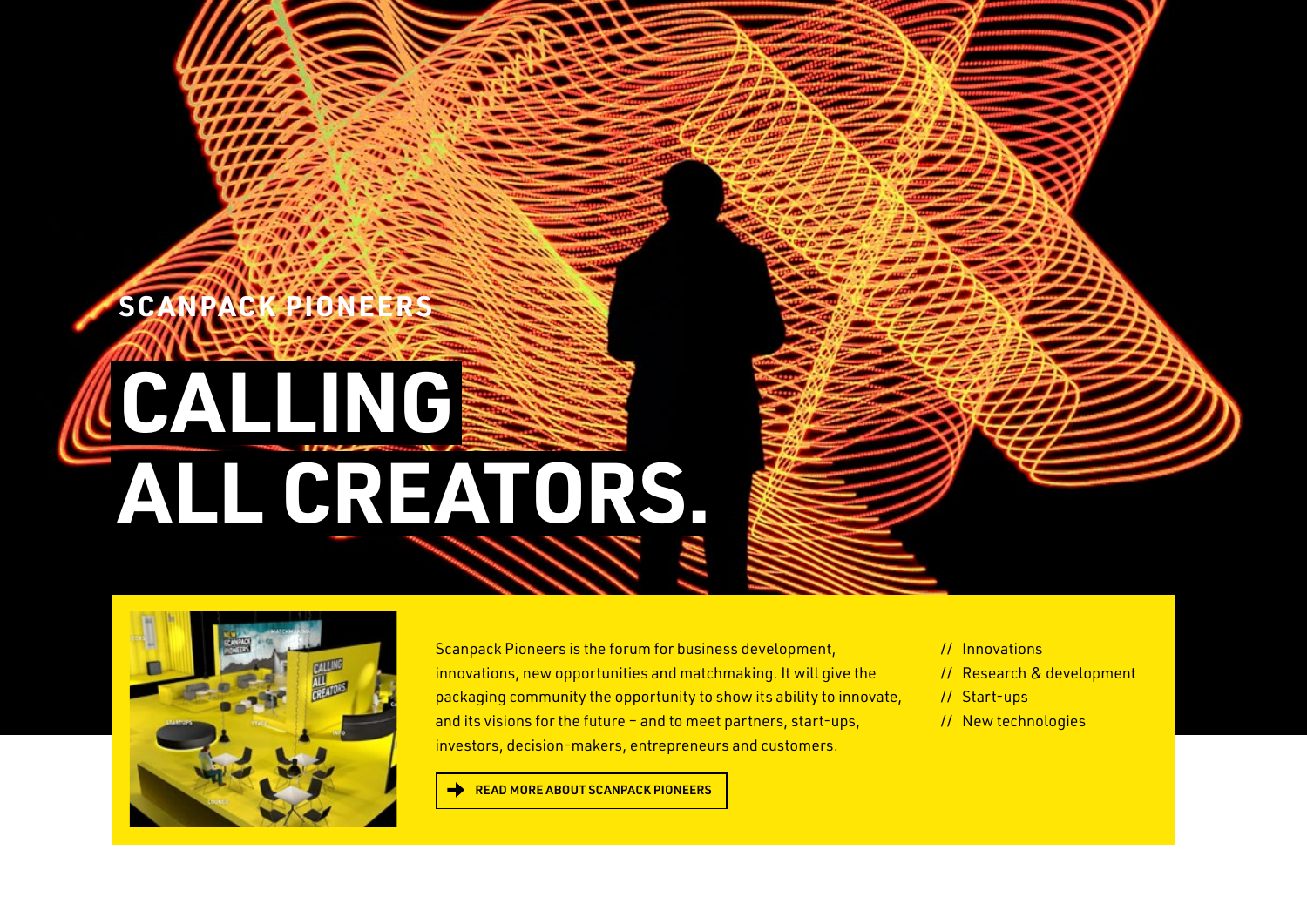### **IN NUMBERS SCANPACK**

# $64%$

of the visitors is planning a purchase after the fair

88%

of the exhibitors are satisfied with their participation at Scanapack

82%

of the visitors made new business contacts

## 90%

of the exhibitors believe that the right people visit the fair

#### **VISITORS COME MAINLY FROM THE FOLLOWING AREAS:**

Management, sales, production, automation, construction, R&D, design, purchasing, technical services, IT, transport & logistics, marketing.

#### **VISITORS ARE INTERESTED IN THE FOLLOWING AREAS:**

Packaging materials, machines v& equipment, consumer packaging, labels & labelling, design, automation, printing, bioplastics.

#### **QUICK FACTS:**

- Over 450 exhibitors from 25 countries
- Approx. 17,000 participants from 55 countries
- More than 6,000 visiting companies
- Net space total (sqm): 17,400
- **n** 100 speakers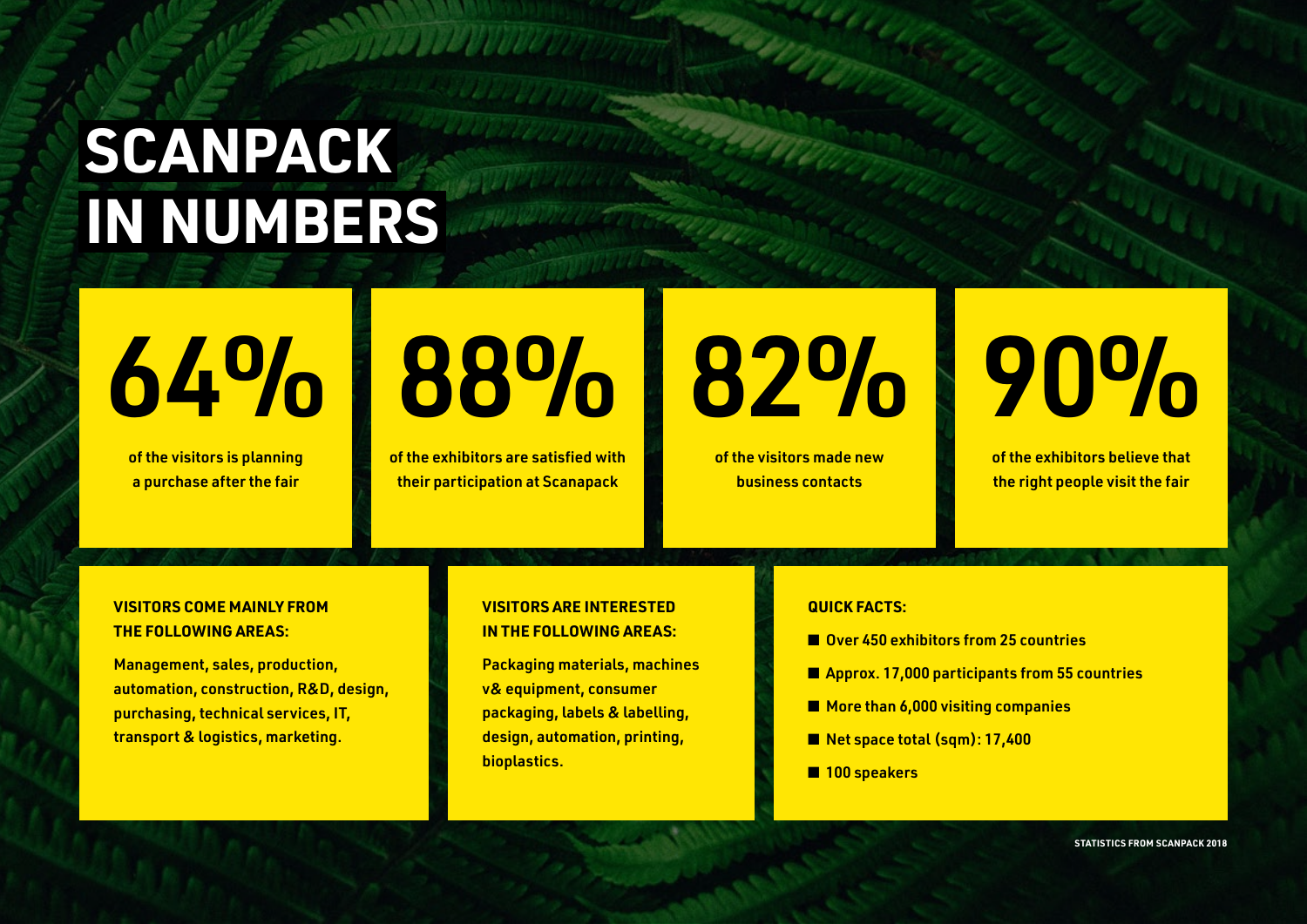### **AND COLLABORATIVE COMPREHENSIVE**

Taken together, Scanpack, Pioneers and Summit meet the combined needs of relevant target groups at Northern Europe's largest meeting place for the packaging industry. They offer opportunities for employees at all levels to meet up and share insights, knowledge and ideas.